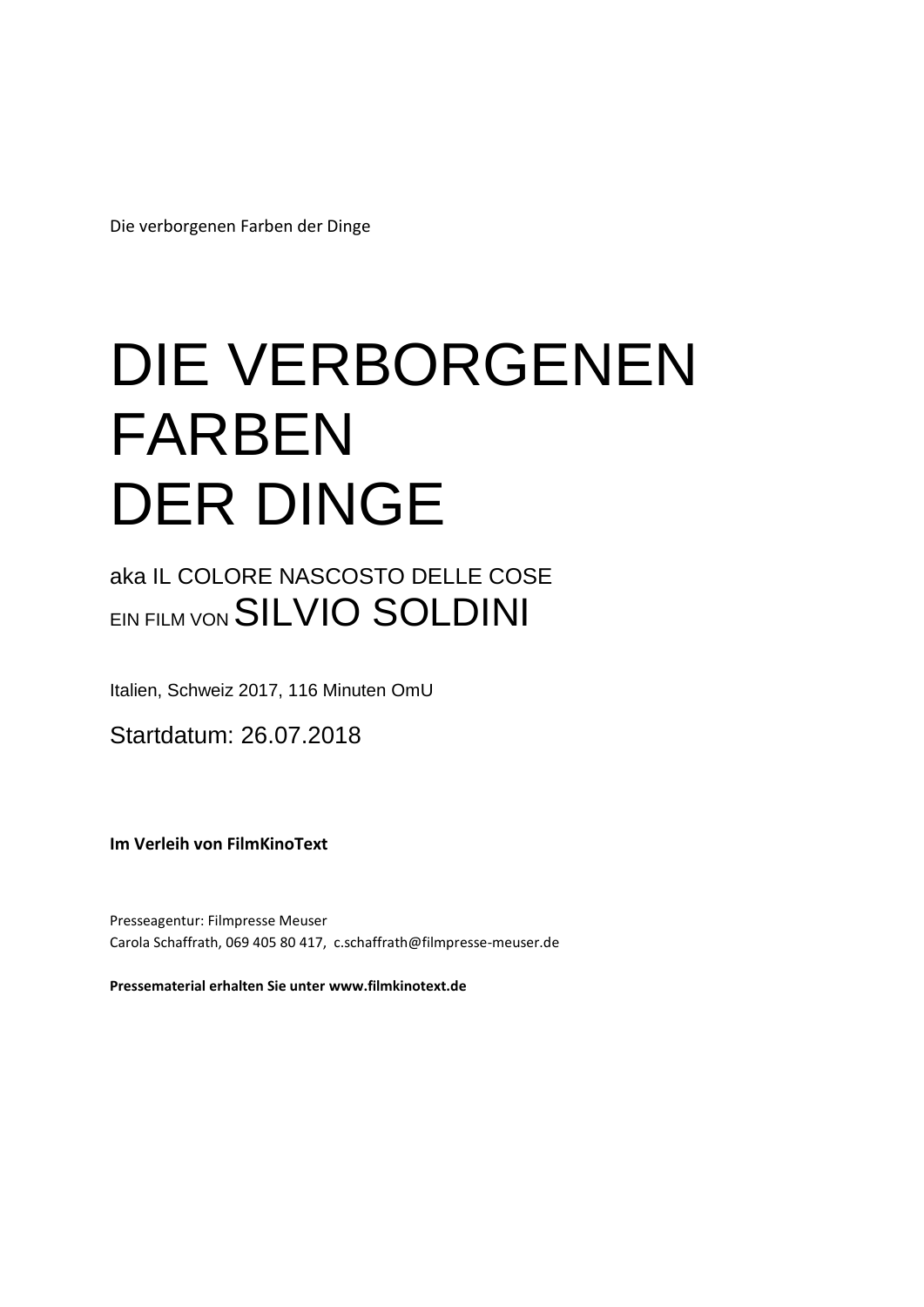### <sup>2</sup>DIE VERBORGENEN FARBEN DER DINGE.

# Inhalt:

Der Grafikdesigner Teo verliebt sich bei einem Workshop in die Stimme einer blinden Frau, Emma.

Teo ist stets auf der Flucht - vor seiner Familie und vor emotionaler Nähe. Trotz einer Freundin, mit der er bald zusammenziehen soll, und einer Geliebten, fühlt er sich am wohlsten in seiner Junggesellenwohnung, zusammen mit seinem Staubsaugerroboter. Das Einzige, was er wirklich leidenschaftlich liebt, ist sein Job als kreativer Kopf bei einer Werbeagentur.

Die Osteopathin Emma ist seit dem sechzehnten Lebensjahr blind. Aber sie ist eine Kämpferin, mutig, unabhängig und mit sich selbst im Reinen. Frisch von ihrem Ehemann getrennt, ist sie offen für eine Affäre mit einem Charmeur. Und ehe sich Teo versieht, wird er in Emmas Bann gezogen. Sie zeigt ihm eine Welt, die dem Profi des Sehens verborgen geblieben ist.

Teo, der es gewohnt ist, sich und allen anderen erfolgreich etwas vorzumachen, kommt ausgerechnet bei der blinden Emma an einen Punkt, an dem er Farbe bekennen muss.

# Presseinfo:

Der italienisch-schweizerische Regisseur Silvio Soldini, der mit «Pane e tulipani» internationale Bekanntheit erlangte, zeigt einmal mehr sein Gespür dafür, die magischen Momente einer aufkeimenden Liebe einzufangen. Mit seinem neuen Spielfilm begeisterte er das Publikum an den Filmfestspielen Venedig sowie am Filmfestival São Paulo, am Zurich Film Festival und an den Solothurner Filmtagen. «Die verborgenen Farben der Dinge» ist berührend, charmant und inspirierend.

*"Einfühlsam, authentisch – und mit großartigen Darstellerleistungen von Valeria Golino und Adriano Giannini"* La Repubblica

*"Das Leben kann zu weilen eine Achterbahnfahrt sein, aber wenn man eine Liebe gefunden hat, kann man, nach Soldini, die Augen auch mal schließen … in diesem Film hört man dann Valeria Golinos Stimme …"* La Liberation

*"Silvio Soldini erzählt die wunderschöne Geschichte einer aufkeimenden Liebe. Toll gespielte Sinnlichkeit mit Sogwirkung."* Kleine Zeitung

*"Sie ist blind, aber lebensklug – er kann sehen, allerdings (noch) nicht mit dem Herzen. Valeria Golino spielt höchst mitreißend jene Emma, die als Teenager ihr Augenlicht verlor, aber nicht ihren Lebensmut."* Kurier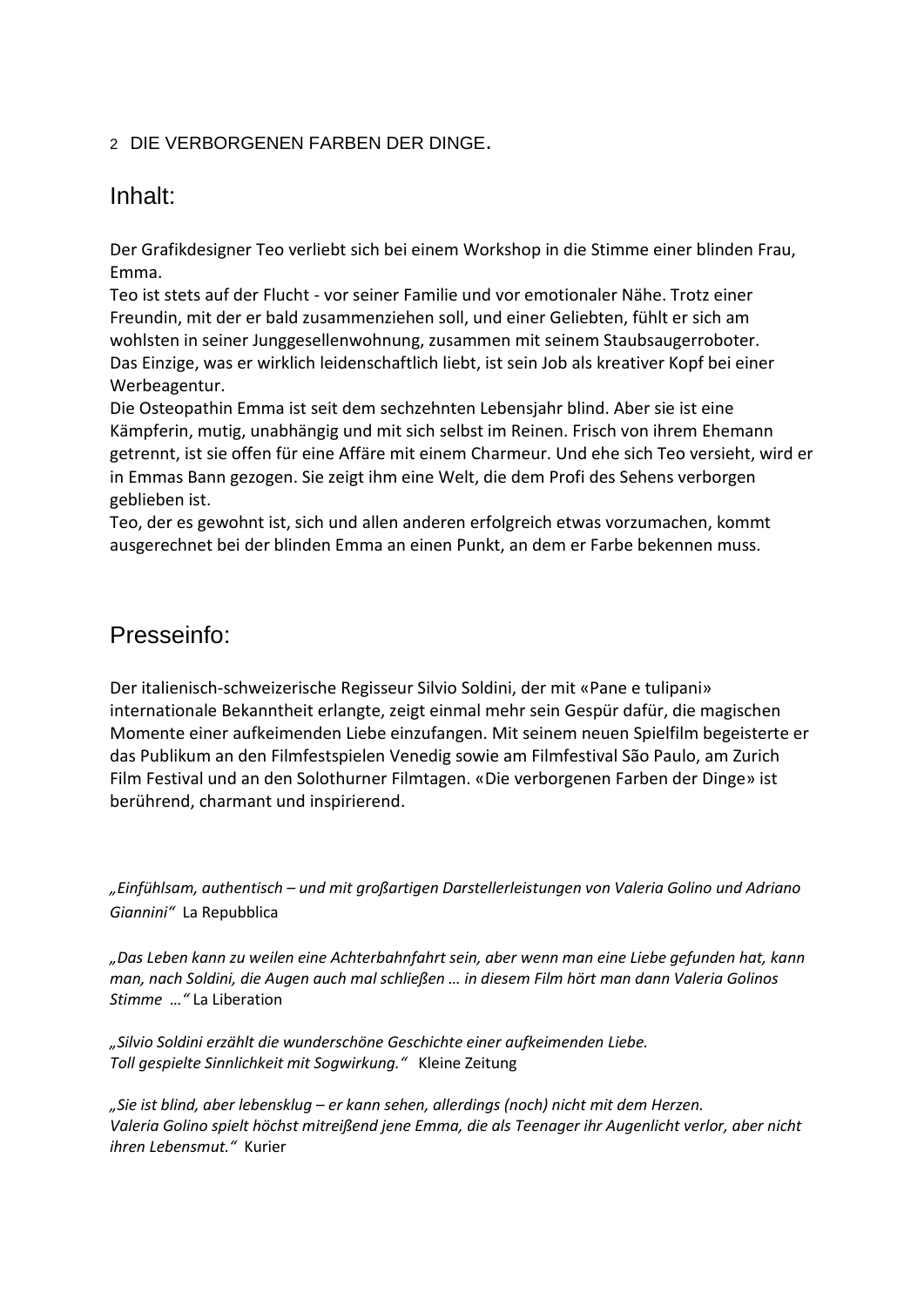4

technical data directed by SILVIO SOLDINI produced by LIONELLO CERRI co-produced by ELDA GUIDINETTI and ANDRES PFAEFFLI script and screenplay DORIANA LEONDEFF DAVIDE LANTIERI SILVIO SOLDINI photography MATTEO COCCO editing GIORGIO GARINI with CARLOTTA CRISTIANI music GIAN LUIGI CARLONE Universal Music Publishing Ricordi S.r.l. Edizioni Visionaria - Lumière & Co. S.r.l. scenic design MARTA MAFFUCCI costumes SILVIA NEBIOLO sound FILIPPO PORCARI sound editing RENAUD MUSY | FRANÇOIS MUSY make-up ESMÉ SCIARONI hair ALDINA GOVERNATORI script supervisor TANIA SCALERCIO assistant director CINZIA CASTANIA casting director JORGELINA DEPETRIS production manager GIUSEPPE PUGLIESE executive producers HENGAMEH PANAHI SIMONA BENZAKEIN ANTONELLA VISCARDI line producer CRISTIANA MAINARDI an Italy – Switzerland co-production LUMIÈRE & CO. with RAI CINEMA VENTURA FILM in co-production RSI RADIOTELEVISIONE SVIZZERA/SRG SSR Film of Cultural Interest with funding by MINISTERO dei BENI e delle ATTIVITÀ CULTURALI e del TURISMO | DIREZIONE GENERALE CINEMA realized with the support of REGIONE LAZIO Fondo regionale per il cinema e l'audiovisivo REPUBBLICA e CANTONE TICINO in association with CRÉDIT AGRICOLE VITA by the terms of the tax credit laws international distribution CELLULOID DREAMS (international title of the film: EMMA) credits not by contract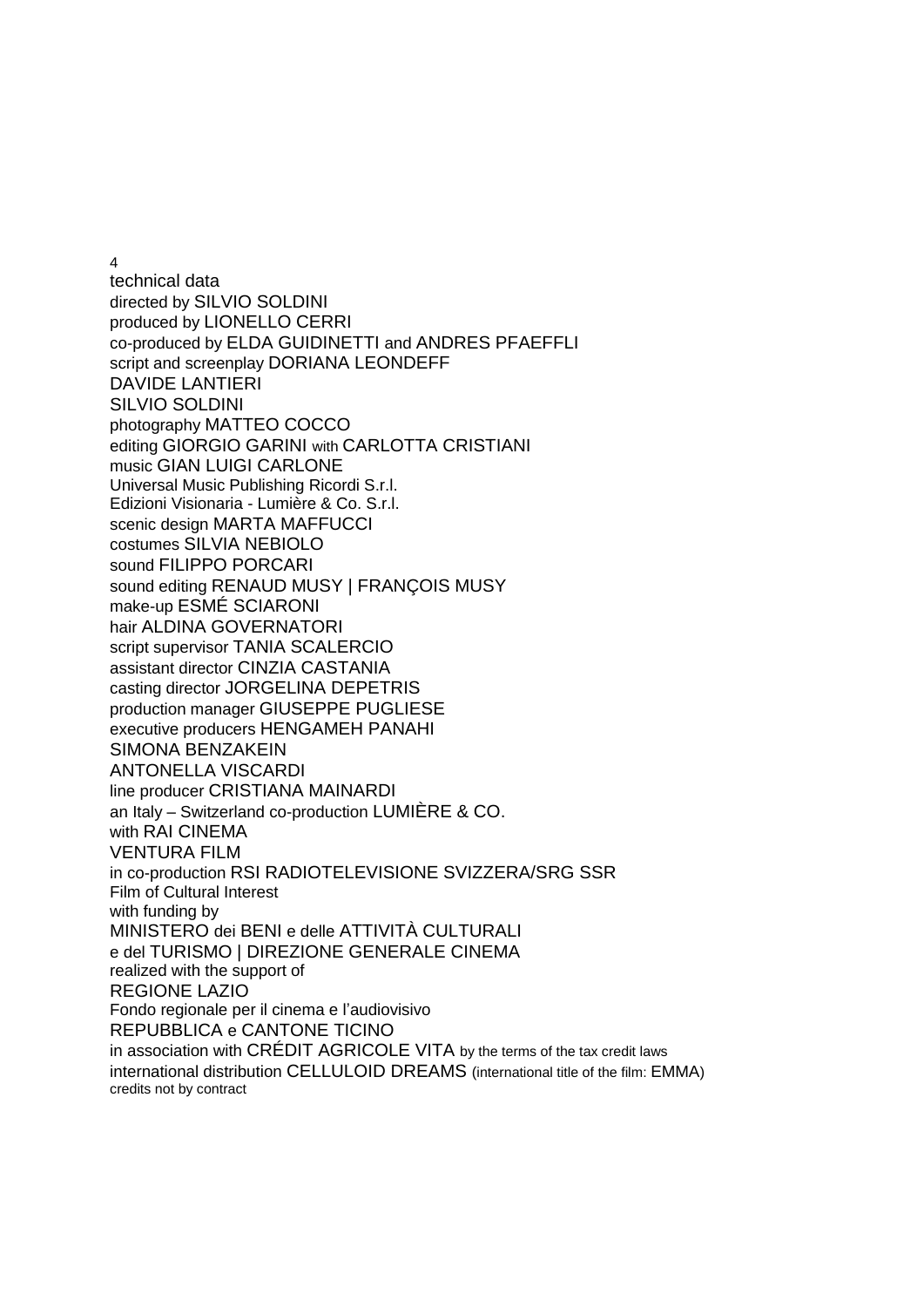5

cast VALERIA GOLINO Emma ADRIANO GIANNINI Teo ARIANNA SCOMMEGNA Patti LAURA ADRIANI Nadia ANNA FERZETTI Greta ANDREA PENNACCHI Paolo BENIAMINO MARCONE Flavio with MATTIA SBRAGIA Vittorio and with VALENTINA CARNELUTTI Stefania With a special appearance by GIUSEPPE CEDERNA Night cab driver ROBERTO DE FRANCESCO Supermarket cab driver Rossana Mortara Lilli Italo Amerighi Andrea Angela Ciaburri Chiara Alessandro Minati Oscar Giorgia Ciotola Agency assistant Laura Nardi Nadia's mother Maria Cristina Mastrangeli Teo's mother Lorenzo Terenzi Lucio, Teo's brother Irene Vannelli Claudia, Teo's sister Vito Mancusi Nadia's cab driver Rita De Donato Federica, Emma's coworker Aglaia Mora Antonia Pierpaolo Tesoro Punk Habubur Rahaman Karmo Alice Ferranti Salesperson Giuseppe Vaccaro Waiter Marco Corazza Baseball coach Alfonso Somma Baseball player Marco Nobili Agency client Massimo De Santis Man's voice in the dark Simona Senzacqua Woman's voice in the dark Marco Frezza Cashier's dialogue in the dark Tommaso Petralia Park child Valerio Petralia Park child credits not by contract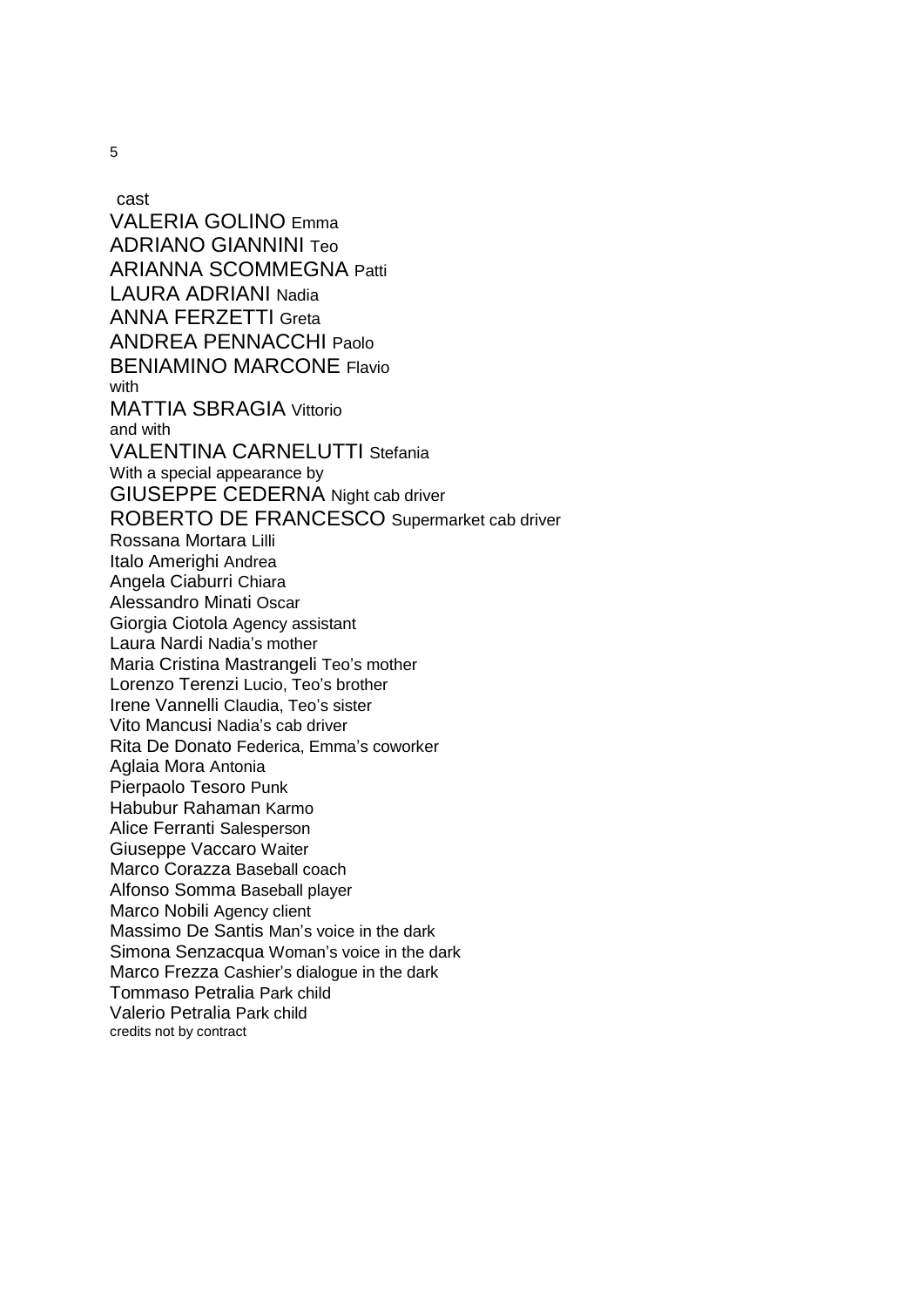# DIE VERBORGENEN FARBEN DER DINGE . director's note

The idea behind this movie slowly started to take shape after my experience with Per altri occhi, the documentary involving blind people that I have directed a few years ago. I discovered a world that, I must say, I thought different. For the most part we are used to think of disability in terms of stereotypes, always keeping it at a distance, often with pity. On the contrary, that film allowed me to meet extraordinary, lively, resolute, curious and brave people… whose only fear was that my gaze on them might indulge in pity.

The blind people I have met fully embrace irony and self-irony; they do not lead dramatic lives, as we are used to think, they are rather resolute and light-hearted. Whether they were born that way or lost their sight later in life, none of them wastes any time feeling sorry; all of them work, practice all kinds of sports, have regular relationships and families, travel, read…

So, in time, I realized that I had never seen anything like this depicted in films – especially in fiction. There are blind characters, of course, but they are often sketched out in a banal way, or they are angry at the world, or they are there to arouse pity, or perhaps they serve the story since their other senses are so developed to look like superpowers… However I lacked a story that tells the truth, like what happens in everyday life.

That is how Il colore nascosto delle cose was conceived.

Emma is a woman who has made important choices; she is an osteopath, she is independent, just getting out of a failed marriage and choosing to live on her own. She is strong, she knows her life is no walk in a park, but she took charge of it and wants to live it to the fullest.

Teo is one of us, a man living in the frenzy of everyday life, working with images, conscious with appearances. His love life is still hesitant, he has never really taken care of another person and, like most of us, he has never interacted with a blind person. With Emma, he is compelled to slow down, and when he finds out he is falling for her, he freaks out. He runs away, tries to go back to the person he was before… but he can't.

The help of blind friends of mine has been fundamental to the making of this film. During the writing phase, we had a series of interviews and larger meetings that gave rise to ideas and scenes (at times exhilarating), which we could have hardly imagined. Yet their guidance was crucial later on as well, to work out important details in each scene, for some dialogues, to have a firsthand opinion on how certain movements are carried out when one cannot see…

Both Valeria Golino and I wanted Emma to be a blind woman like many, real, with nothing artificial: we needed to be precise in each detail. We decided to distance her from the image everyone has of Valeria; not many actresses actually dive in and transform, but luckily she is one of them.

We opted for contact lens to dull her eyes and – beside the usual rehearsals where I bring in all the actors before shooting a film – Valeria attended a class on "orientation and mobility", just like those to teach blind people how to get around town, how to use the white can, how to discover a new space, organize their home, etc.

Learning to see the world without using your eyes is by no means an easy task... In my opinion, every film must have its own language, its own tone, as if it were music. I do not like to reuse language. For this instance I sought a manner of storytelling that would bring Emma and Teo closer together almost intimately, with the intent to make them as real and close to us as possible.

6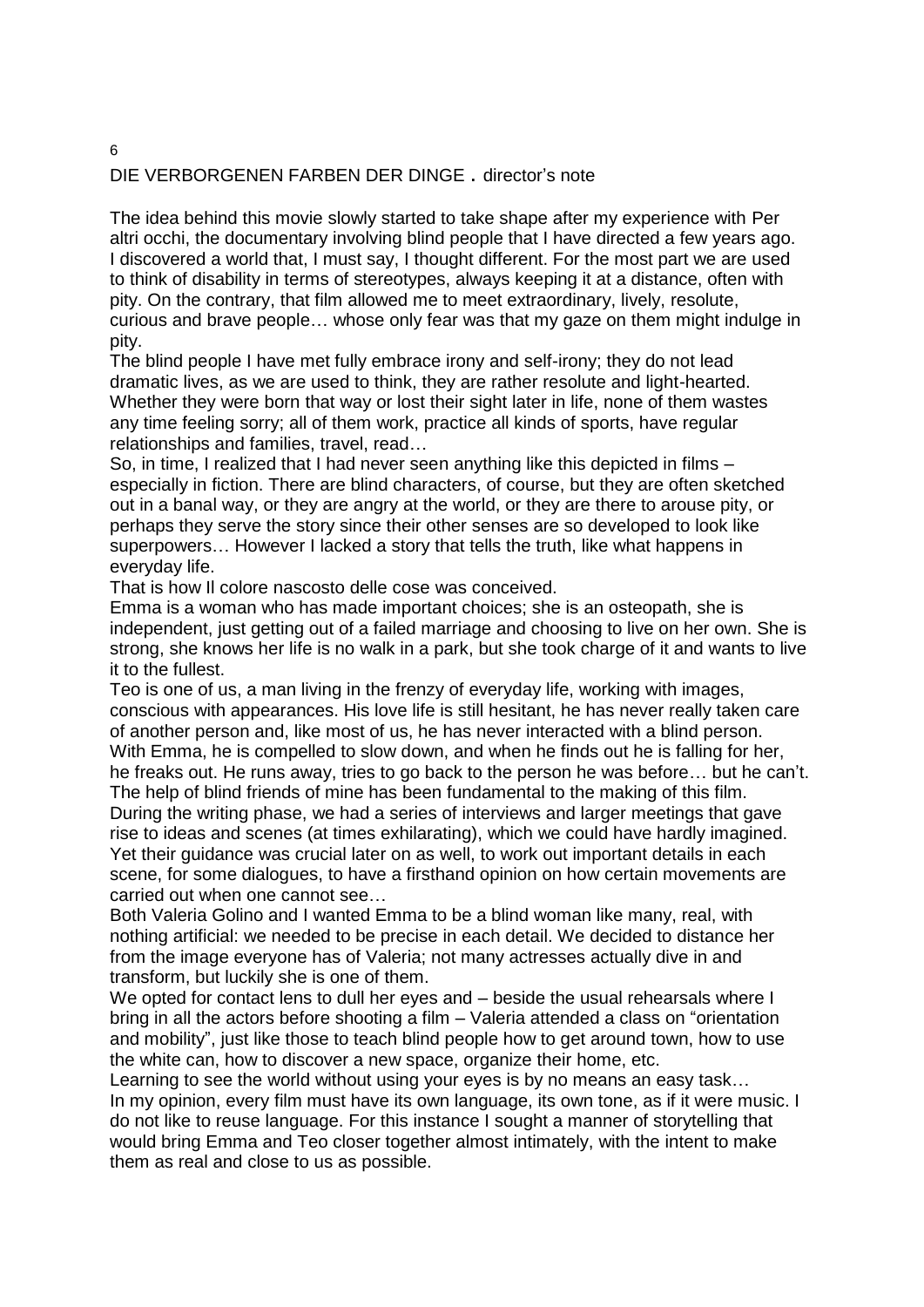I wanted to give the audience the feeling to be present with them, to participate in the events as though they were their friends. My work with Adriano Giannini was fundamental for this purpose. It is thanks to him that we are drawn inside Emma's world, amid curiosity and wonder. It was very nice to discover in him Teo's lightheartedness,

which Emma is immediately attracted to.

Il colore nascosto delle cose – a title that suggests something that is not immediately visible to the eyes, but is rather disclosed or revealed afterwards – is a film motivated by the question of what happens when two apparently distant worlds meet – what do you find out? How do you relate to one another? Is there a price to pay or something to gain? It is about a man that lies, runs away and so is easy to condemn. Yet it is also about a man who changes and about the courage to face your own life.

Felice, a blind sculptor I am friends with, once told me: "We blind people are lucky, since we can't see, we take leaps of faith more easily!"

Silvio Soldini

#### SILVIO SOLDINI

He directed his first medium-length film in 16mm PAESAGGIO CON FIGURE, which, along with GIULIA IN OTTOBRE, obtained accolades in several national and international festivals In 1984 he founded the publishing house Monogatari with his closest collaborators. Since 1985 he began his work on documentaries with VOCI CELATE and in 1990 he released his first feature film L'ARIA SERENA DELL'OVEST, which was positively received by the audience, was nominated for the Festival di Locarno, won the Grolla d'Oro for its screenplay in Saint-Vincent, the Grand-Prix at the Festival di Annecy, the prize for best actress for Patrizia Piccinini at La Boule and was invited to several international festivals (Montreal, Rotterdam, "New Directors New Films" at the Moma in New York). UN'ANIMA DIVISA IN DUE was released in 1993 and entered in the Festival di Venezia, where Fabrizio Bentivoglio was awarded the prize for best actor, winning the Grolla d'oro for best director. In 1997 he presented LE ACROBATE, nominated at the Festival di Locarno an the San Francisco International Film Festival, awarded at the Rencontres Internationales de Cinéma in Paris and Grolla d'Oro winner with Valeria Golino. In 2000 he released PANE E TULIPANI, a breakthrough film for critics and audience, internationally as well, sold all over the world – from Japan to Australia – earning great approval in Switzerland (second-best selling of all times), in Germany, in Argentina, in Brasil and in the United States. The film won 9 David di Donatello Awards, 5 Nastro d'Argento Awards, 9 Ciak d'oro Awards, the Premio Flaiano e garnering 3 nominations at the European Academy Awards. BRUCIO NEL VENTO, based on Agota Kristof's novel "Yesterday", filmed in Switzerland and Czech Republic, saw the light in 2002. Nominated for the Festival di Berlino, the movie obtained 8 nominations at the David di Donatello Awards and won the prize for best film at the International Festival Film by the Sea in Vlissingen, Netherlands. In 2004 he released AGATA E LA TEMPESTA with Licia Maglietta and Giuseppe Battiston, a return to comedy after PANE E TULIPANI, with plenty of characters and colors, in a less fantastic and more surreal mood. In 2007 he entered the Rome Film Fest with GIORNI E NUVOLE (People's Choice Award) and in 2010 COSA VOGLIO DI PIÙ entered the Festival di Berlino. In 2012 he released IL COMANDANTE

E LA CICOGNA, a choral and surreal comedy and the documentary IL FIUME HA SEMPRE RAGIONE in 2016.

IL COLORE NASCOSTO DELLE COSE is his tenth feature film.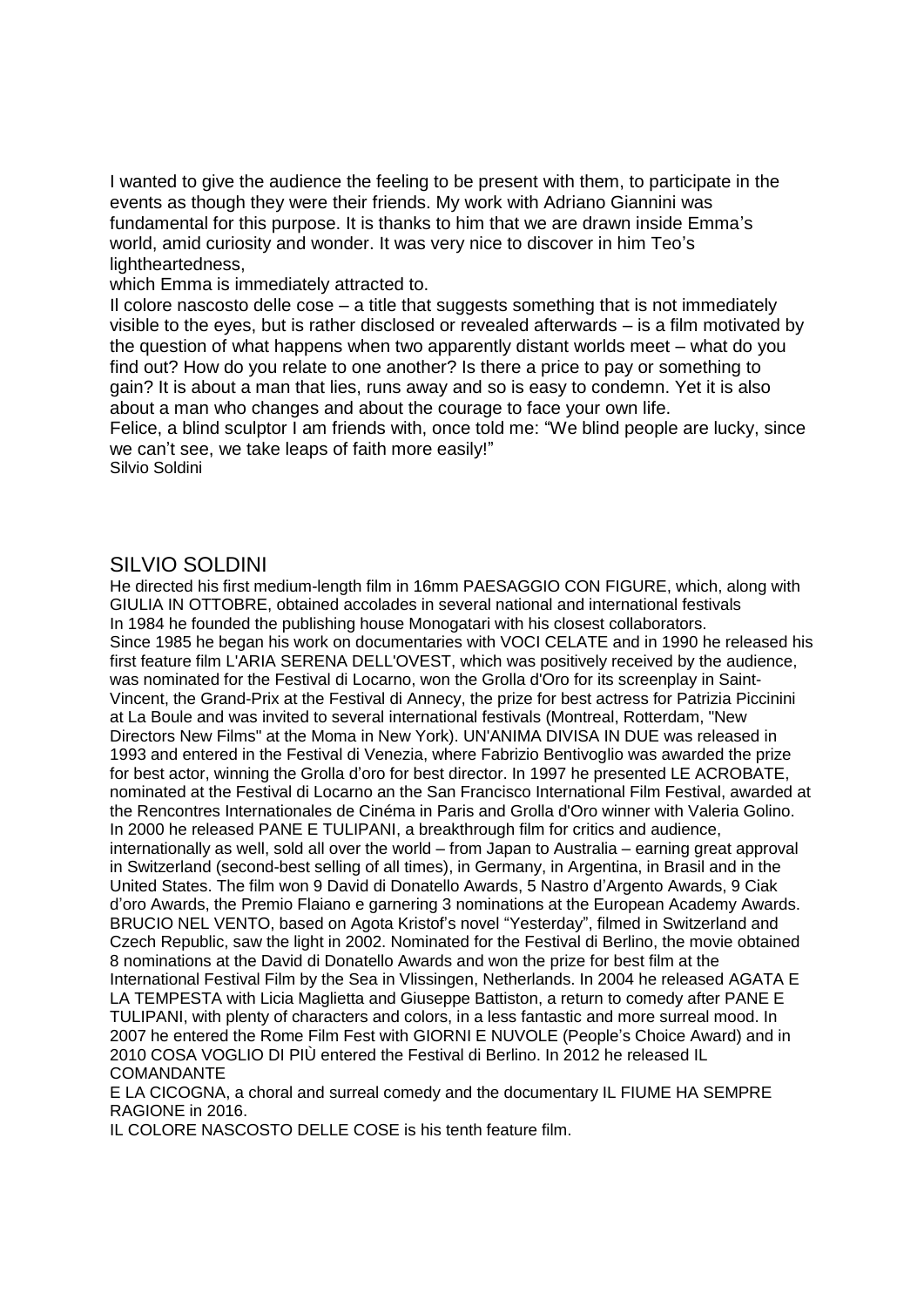FILMOGRAPHY Feature Films 2012 IL COMANDANTE E LA CICOGNA 2010 COSA VOGLIO DI PIÙ 2007 GIORNI E NUOVOLE 2004 AGATA E LA TEMPESTA 2002 BRUCIO NEL VENTO 2000 PANE E TULIPANI 1997 LE ACROBATE 1993 UN'ANIMA DIVISA IN DUE 1990 L'ARIA SERENA DELL'OVEST Medium-length and Short Films 2005 DELIRIO AMOROSO (based on a theatrical production by Licia Maglietta) 1997 DIMENTICARE BIASCA 1994 FATE IN BLU DIESIS and D'ESTATE ("Miracoli" series, stories for short films) 1992 FEMMINE, FOLLE E POLVERE D'ARCHIVIO 1987 ANTONIO E CLEO ("Provvisorio Quasi d'amore" episode) 1985 GIULIA IN OTTOBRE 1983 PAESAGGIO CON FIGURE 1982 DRIMAGE

**SOLDINI Documentaries** 2016 IL FIUME HA SEMPRE RAGIONE 2014 UN ALBERO INDIANO 2013 PER ALTRI OCCHI (with Giorgio Garini) 2010 IL SOLE NON IGNORA ALCUN VILLAGGIO 2008 QUATTRO GIORNI CON VIVIAN 2008 UN PAESE DIVERSO 2007 UN PIEDE IN TERRA, L'ALTRO IN MARE 1999 ROM TOUR 1998 IL FUTURO ALLE SPALLE - VOCI DA UN'ETA' INQUIETA 1997 CASA COSE CITTÀ (from the series Alfabeto Italiano) | 1996 MADE IN LOMBARDIA 1995 FRAMMENTI DI UNA STORIA TRA CINEMA E PERIFERIA | 1991 MUSICHE BRUCIANO 1987 LA FABBRICA SOSPESA 1986 VOCI CELATE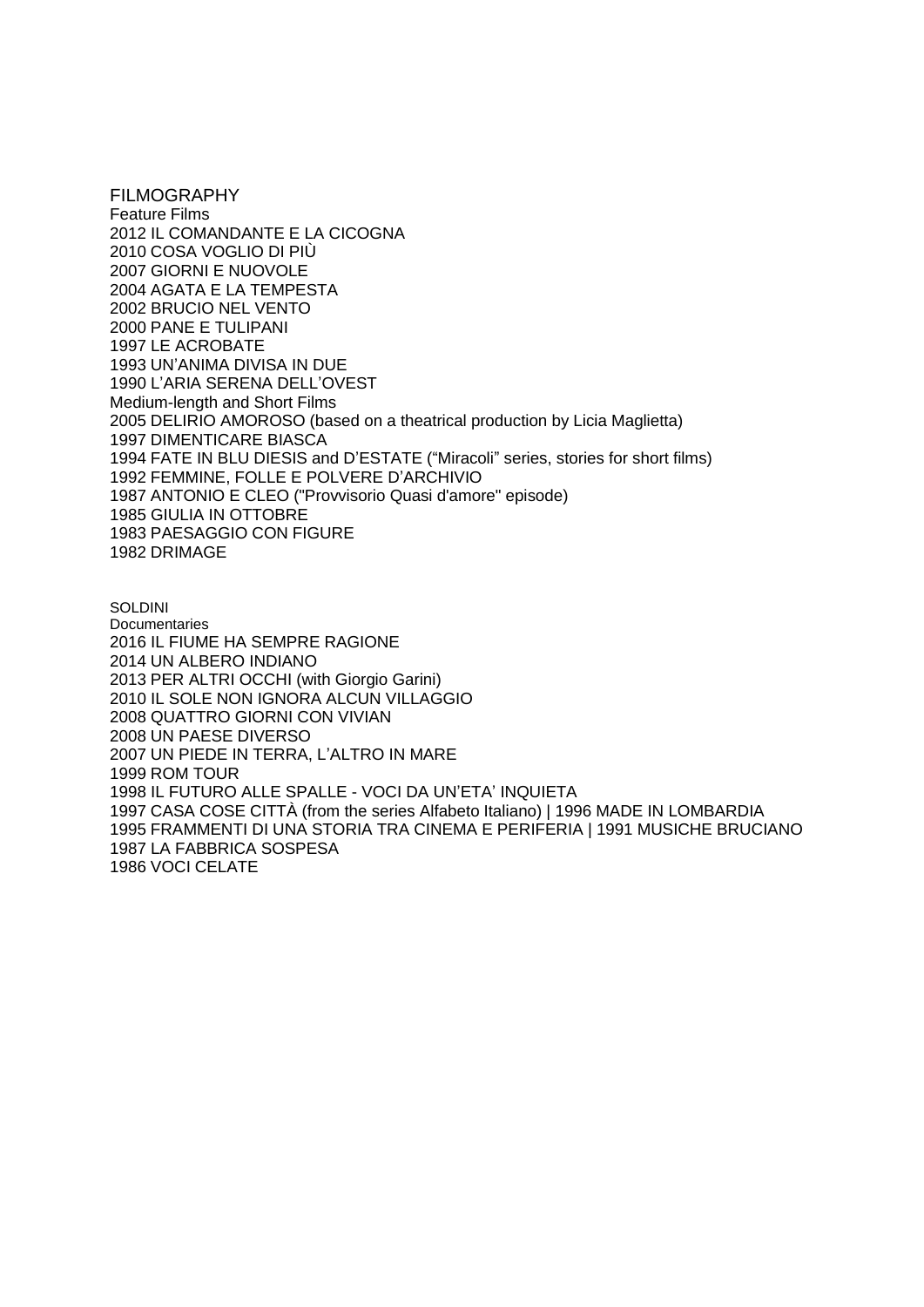# VALERIA GOLINO

#### CINEMA

2016 LA VITA POSSIBILE a film by Ivano De Matteo 2015 PER AMOR VOSTRO a film by Giuseppe Gaudino 2015 Coppa Volpi Festival del cinema di Venezia Best Actress 2014 IL NOME DEL FIGLIO by Francesca Archibugi IL CAPITALE UMANO a film by Paolo Virzì 2014 David di Donatello Award Best Actress IL RAGAZZO INVISIBILE a film by Gabriele Salvatores 2013 COME IL VENTO a film by Marco Simon Puccioni 2011 LA KRYPTONITE NELLA BORSA a film by Ivan Cotroneo 2012 Ciak d'Oro Award Best Actress UN BAISER PAPILLON a film by Karine Silla Perez 2010 L'AMORE BUIO a film by Antonio Capuano LA SCUOLA È FINITA a film by Valerio Jalongo 2009 GIULIA NON ESCE LA SERA a film by Giuseppe Piccioni L'UOMO NERO a film by Sergio Rubini 2008 CAOS CALMO a film by Antonello Grimaldi CA\$H - FATE IL VOSTRO GIOCO a film by Eric Besnard LA FABBRICA DEI TEDESCHI a film by Mimmo Calopresti 2007 LA RAGAZZA DEL LAGO a film by Andrea Molaioli LASCIA PERDERE, JOHNNY! a film by Fabrizio Bentivoglio ATTRICI a film by Valeria Bruni Tedeschi IL SOLE NERO a film by Krzysztof Zanussi 2006 A CASA NOSTRA a film by Francesca Comencini 2005 TEXAS a film by Fausto Paravidino LA GUERRA DI MARIO un film di Antonio Capuano 2006 David di Donatello Award Best Actress 2006 Globo d'Oro Award Best Actress 2006 Premio Flaiano all'interprete femminile OLÉ a film by Florence Quentin 2004 36 QUAI DES ORFÈVRES a film by Olivier Marchal ALIVE by Fred Berthe 2003 SAN ANTONIO a film by Frédéric Auburtin PRENDIMI E PORTAMI VIA a film by Tonino Zangardi 2002 RESPIRO a film by Emanuele Crialese 2002 Nastro d'Argento Award Best Actress L'INVERNO a film by Nina Di Majo FRIDA a film by Julie Taymor HOTEL a film by Mike Figgis 2000 LE COSE CHE SO DI LEI a film by Rodrigo Garcia Controvento a film by Stefano Vicario WORLD OF HONOUR a film by A. Pantsis 1999 SPANISH JUDGES a film by Oz Scott HAREM SUARE a film by FerzanOzpetek 1998 STRADE LATERALI (Side Streets) a film by Tony Gerber L'ALBERO DELLE PERE a film by Francesca Archibugi 1997 LE ACROBATE a film by Silvio Soldini 1996 LA STRAGE DEL GALLO (I SfagiTouKokora) a film by Andreas Pantzis ESCORIANDOLI a film by Antonio Rezza FUGA DA LOS ANGELES (Escape from L.A.) a film by John Carpenter UNA MALEDETTA OCCASIONE (An Occasional Hell) a film by SaloméBreziner 1995 VIA DA LAS VEGAS (Leaving Las Vegas) a film by Mike Figgis FOUR ROOMS a film by Quentin Tarantino, Robert Rodriguez, Allison Anders, Alexandre Rockwell RED WIND a film by Agneshka Holland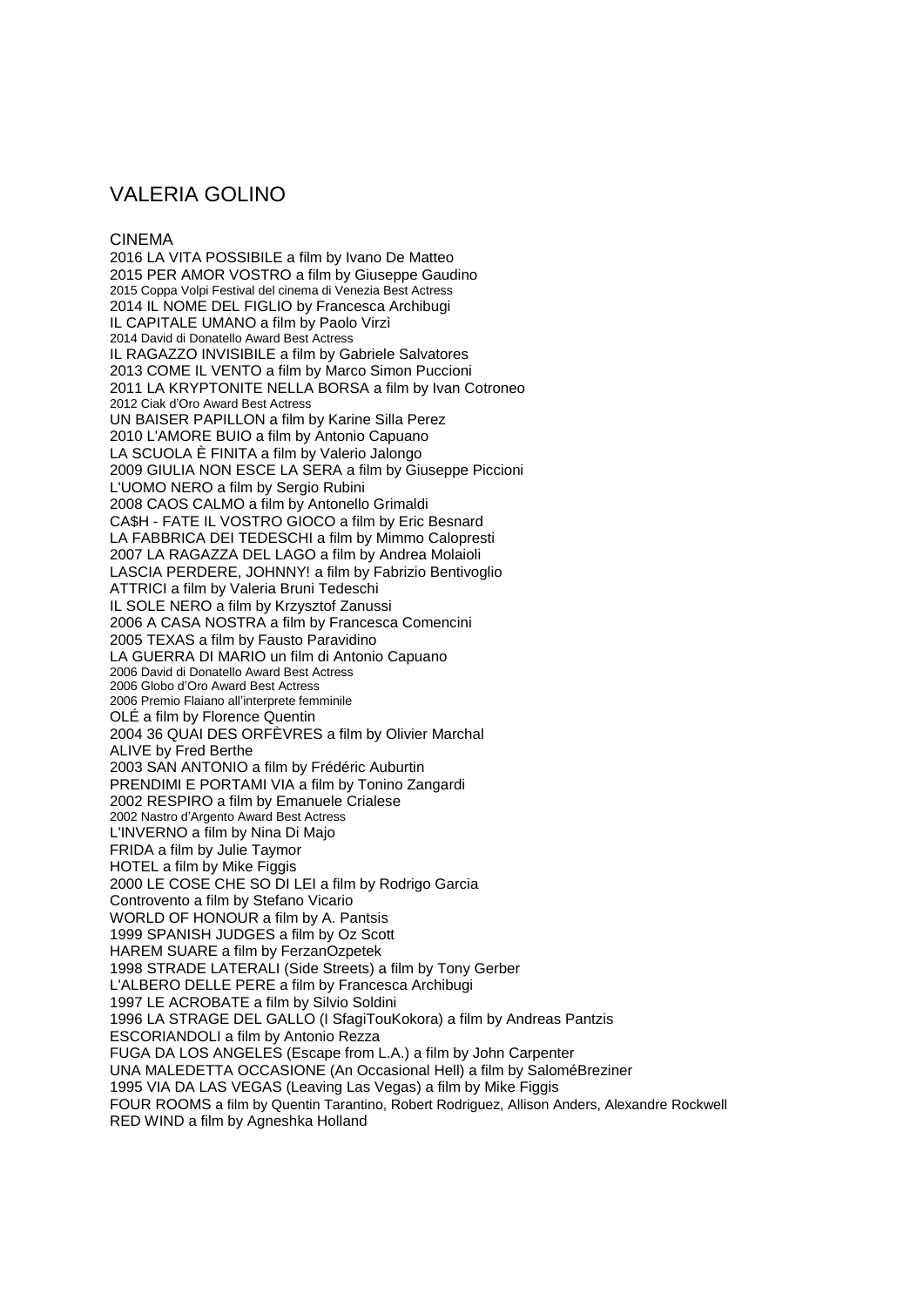1994 L'AMATA IMMORTALE (Immortal Beloved) a film by Bernard Rose COME DUE COCCODRILLI a film by Giacomo Campiotti AMNESIA INVESTIGATIVA (Clean Slate) a film by Mick Jackson 1993 HOT SHOTS! 2 a film by Jim Abrahams 1992 PUERTO ESCONDIDO a film by Gabriele Salvatores 1991 L'ANNO DEL TERRORE (Year of the Gun) a film by John Frankenheimer LUPO SOLITARIO (The IndianRunner) a film by Sean Penn HOT SHOTS! a film by Jim Abrahams 1990 TRACCE DI VITA AMOROSA a film by Peter Del Monte LA PUTAINDUROI a film by Axel Corti 1989 ACQUE DI PRIMAVERA (Torrents of Spring) a film by Jerzy Skolimowski 1988 RAIN MAN - L'UOMO DELLA PIOGGIA (Rain Man) a film by Barry Levinson PAURA E AMORE a film by Margarethe von Trotta BIG TOP PEE-WEE - LA MIA VITA PICCHIATELLA (Big Top Pee-Wee) a film by Randal Kleiser 1987 GLI OCCHIALI D'ORO a film by Giuliano Montaldo L'ULTIMA ESTATE A TANGERI (Dernier été à Tanger) a film by Alexandre Arcady 1986 ASILO DI POLIZIA (Detective School Dropouts) a film by Filippo Ottoni STORIA D'AMORE a film by Francesco Maselli 1986 Coppa Volpi Festival del cinema di Venezia Best Actress 1987 Nastro d'Argento Award Best Actress 1987 Ciak d'oro Awards Best Actress 1985 FIGLIO MIO INFINITAMENTE CARO a film by Valentino Orsini 1986 Globo d'Oro Award Best Breakthrough Actress PICCOLI FUOCHI un film di Peter Del Monte 1986 Globo d'Oro Award Best Breakthrough 1983 SCHERZO DEL DESTINO IN AGGUATO DIETRO L'ANGOLO COME UN BRIGANTE DA STRADA a film by Lina Wertmuller 1984 BLIND DATE a film by Nico Mastorakis

DIRECTOR 2013 MIELE feature film 2013 Nastro d'Argento Award Best Directorial Debut 2013 Globo d'Oro Award Best Directorial Debut 2013 Ciack d'Oro Award Best Directorial Debut 2009 ARMANDINO E IL MADRE short film **TELEVISION** 2013 IN TREATMENT directed by Saverio Costanzo, tv series 2002 GIULIO CESARE (Julius Caesar) TV film 1999 LA VITA CHE VERRÀ TV mini-series 1998 ALEXANDRIA HOTEL tv series (L'alibi episode) SHORT FILMS 2015 UN'ALTRA STORIA directed by Dario Piana

## ADRIANO GIANNINI

He started working in the filmmaking industry very young, as a 1<sup>st</sup> assistant camera, performing this role for over 10 years with directors such as Giuseppe Tornatore, Ermanno Olmi, Anthony Minghella.

After attending acting school, he made a debut in 2001 in the film Alla rivoluzione sulla due cavalli by Maurizio Sciarra.

After shooting Stai con me with Giovanna Mezzogiorno, he was cast by Guy Ritchie for the protagonist rol in the film Swept away, starring alongside Madonna.

His career alternates between cinema and television both in Italy and abroad.

He starred in the films Le conseguenze dell'amore by Paolo Sorrentino, Ocean's twelve by Steven Soderbergh, Baciami ancora by Gabriele Muccino, Dolina by Zoltan Kamondi, Black Gold by JeanJacques Annaud and Per amor vostro by Giuseppe Gaudino received with praise in 2015 at the 72nd Mostra d'arte Cinematografica di Venezia. Moreover his perfomances in Senza nessuna pietà by Michele Alhaique and La foresta di ghiaccio by Claudio Noce, earned him the nomination for the Nastro d'Argento Awards.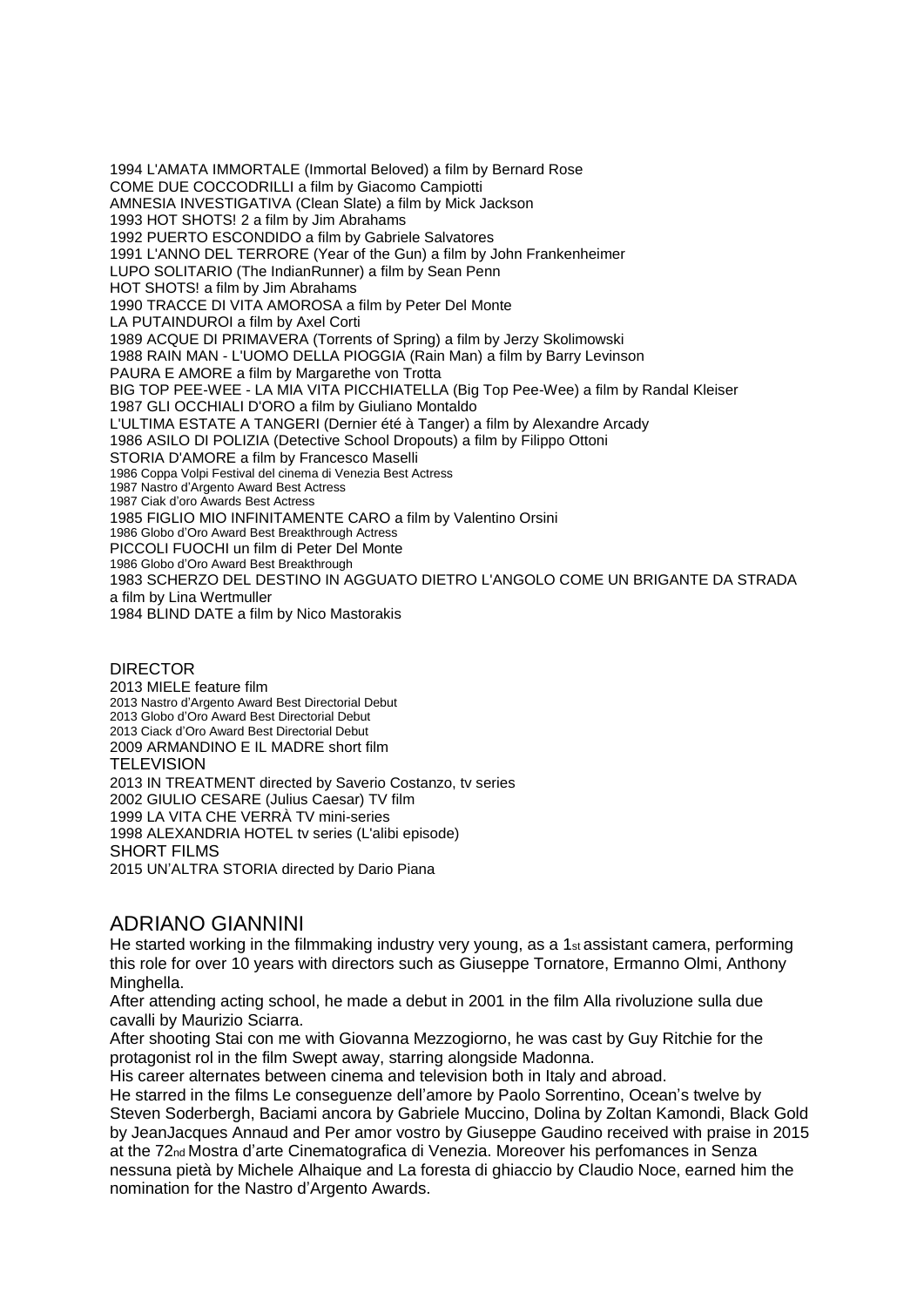His television performances include Luisa Sanfelice directed by Paolo and Vittorio Taviani, Missing alongside Ashley Judd, two seasons of In treatment by Saverio Costanzo, The

Cosmopolitans directed by Whit Stillman and Boris Giuliano - Un poliziotto a Palermo directed by Ricky Tognazzi.

As a voice actor he dubbed actors such as Heath Ledger, Joaquin Phoenix, Jude Law, Christian Bale, Brad Pitt and Matthew Mc Conaughey.

As a voice actor he won two Nastro d'Argento Awards.

He debuted as a director with the short film Il Gioco, based on a novel by Andrea Camilleri, also serving as a producer and screenwriter.

Il Gioco won him several awards, such as the Nastro d'Argento Award, the Giffoni Film Festival and the New York Short Film Festival; it was also nominated for the Mostra Internazionale d'Arte Cinematografica di Venezia. He was recently at the Palm Springs International Film Festival to present his new short film "Sarà per un'altra volta" where he again directed.

#### LUMIÈRE & CO.

LUMIÈRE & CO. was created in 1994 as a filmmaking company and entertainment services group by Lionello Cerri and members of the Anteo, a Milanese cinema founded in 1979. This project originated from the desire to be active players in the Italian filmmaking industry, treasuring their vast experience with the Italian and European business. From 2000 to 2003 Lumière & Co. operated as Albachiara spa, founded with Mikado and De Agostini, with Lionello Cerri as Chief Executive Officer. Since 2003 it goes back to operate as Lumière & Co.

FEATURE FILMS

2017 NOME DI DONNA a film by Marco Tullio Giordana with Cristiana Capotondi, Valerio Binasco 2015 LATIN LOVER a film by Cristina Comencini with Angela Finocchiaro, Virna Lisi, Valeria Bruni Tedeschi, Marisa Paredes, Candela Pena, Francesco Scianna, Luis Homar, Neri Marcorè, Jordi Molla.

2014 LA NOSTRA TERRA a film by Giulio Manfredonia with Stefano Accorsi, Sergio Rubini, Maria Rosaria Russo

GIRAFFADA a film by Rani Massalha (in international co-production with Mact and Heimat film) 2013 LA VARIABILE UMANA a film by Bruno Oliviero (in co-production with Invisibile Film and Rai Cinema) with Silvio Orlando, Giuseppe Battiston, Sandra Ceccarelli

UN GIORNO DEVI ANDARE a film by Giorgio Diritti

(in co-production with Arancia Film, Groupe Deux in association with Wild Bunch, produced with Rai Cinema) with Jasmine Trinca, Anne Alvaro, Pia Engleberth, Sonia Gessner, Amanda Fonseca Galvão 2012 IL COMANDANTE E LA CICOGNA a film by Silvio Soldini

with Valerio Mastandrea, Alba Rohrwacher, Giuseppe Battiston, Claudia Gerini, Luca Zingaretti

LOVE IS ALL YOU NEED a film by Susanne Bier (Lumière & Co. Italian co-production)

2011 SENZA ARTE NE' PARTE a film by Giovanni Albanese

with Vincenzo Salemme, Beppe Battiston, Donatella Finocchiaro

2010 COSA VOGLIO DI PIÙ a film by Silvio Soldini with Pierfrancesco Favino and Alba Rohrwacher 2009 GIULIA NON ESCE LA SERA a film by Giuseppe Piccioni with Valeria Golino and Valerio Mastandrea 2007 GIORNI E NUVOLE a film by Silvio Soldini with Margherita Buy and Antonio Albanese Special Mention at the Festival Internazionale del Film di Roma

2006 QUALE AMORE a film by Maurizio Sciarra (in co-production with Rai Cinema) with Giorgio Pasotti and Vanessa Incontrada

2004 LA VITA CHE VORREI a film by Giuseppe Piccioni (in co-production with Rai Cinema) with Luigi Lo Cascio and Sandra Ceccarelli

2003 IL POSTO DELL'ANIMA a film by Riccardo Milani (Albachiara, in co-production with Rai Cinema) with Silvio Orlando, Michele Placido, Claudio Santamaria and Paola Cortellesi

AGATA E LA TEMPESTA a film by Silvio Soldini (Albachiara, Amka Films and Mercury) with Licia Maglietta, Giuseppe Battiston, Emilio Solfrizzi

2002 LA FORZA DEL PASSATO a film by Piergiorgio Gay (Albachiara, in co-production with Istituto Luce) with Sergio Rubini, Bruno Ganz and Sandra Ceccarelli